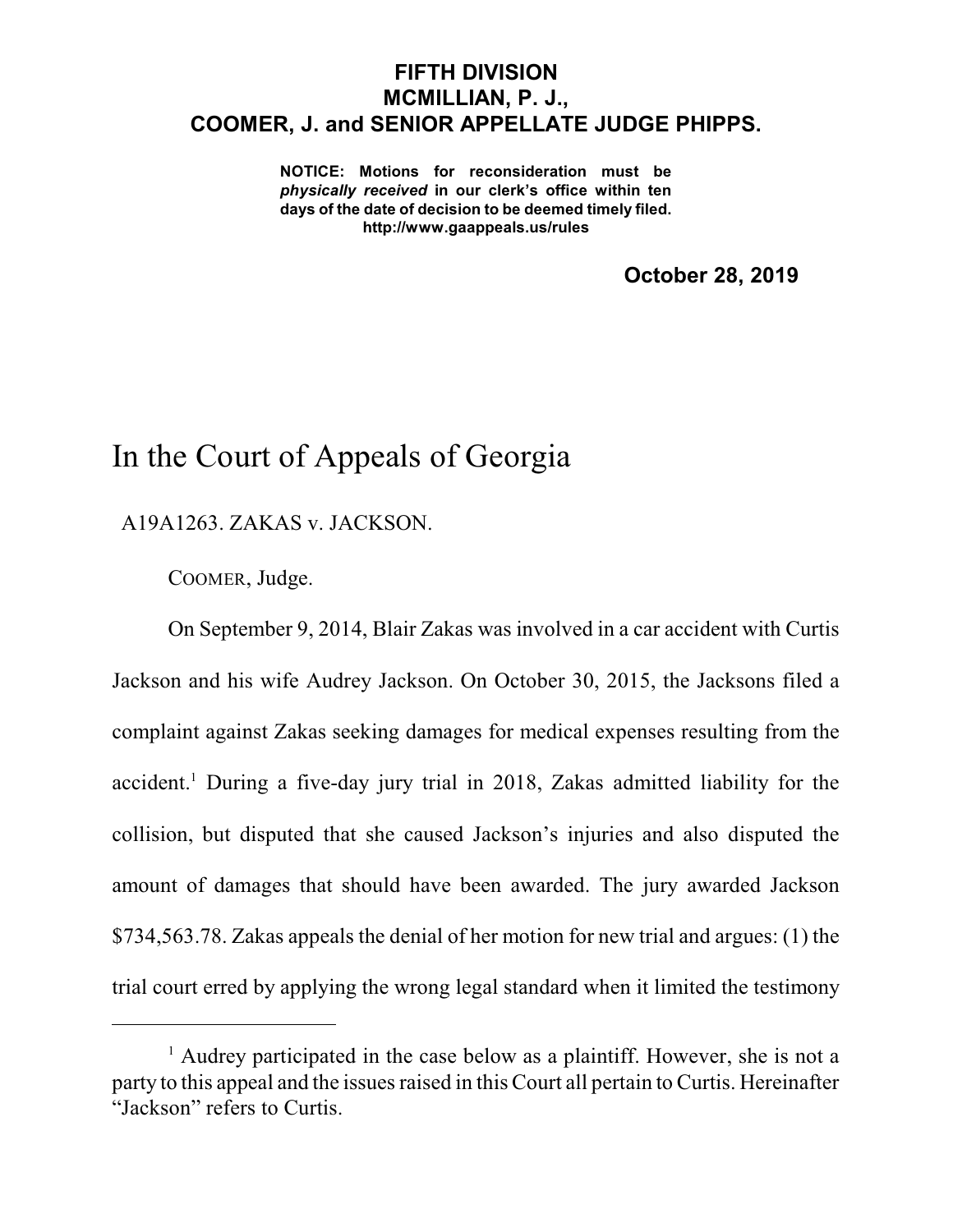of her biomechanical expert and prohibited him from testifying that the force generated in the collision was insufficient to cause the herniated discs in Jackson's neck and back, and (2) the trial court erred in failing to grant her motion for directed verdict on Jackson's claim for future medical expenses. Finding no error, we affirm.

1. Zakas argues that the trial court erred by applying the incorrect legal standard and, as a result, improperly limited the testimony of her biomechanical expert. Specifically, she alleges that the trial court should have allowed the biomechanical expert to testify as to his opinion that the force generated in this collision could not have caused Jackson's spinal injuries. Pretermitting whether the trial court applied the correct standard in limiting the testimony, the record shows that Zakas waived this argument.

Prior to trial, Jackson filed a motion in limine in which he sought to prevent the expert from testifying as to the specific cause of any injury to Jackson. At a hearing on that motion, Zakas's counsel initially stated that he believed that the expert could "testify asto the forcesspecific to this accident and the forcesspecific to this accident on Mr. Jackson, as to whether those forces were strong enough or not strong enough to cause the specific claimed injuries in this case." After discussion between the court and the parties, Zakas's counsel altered his position, and said that he did not think he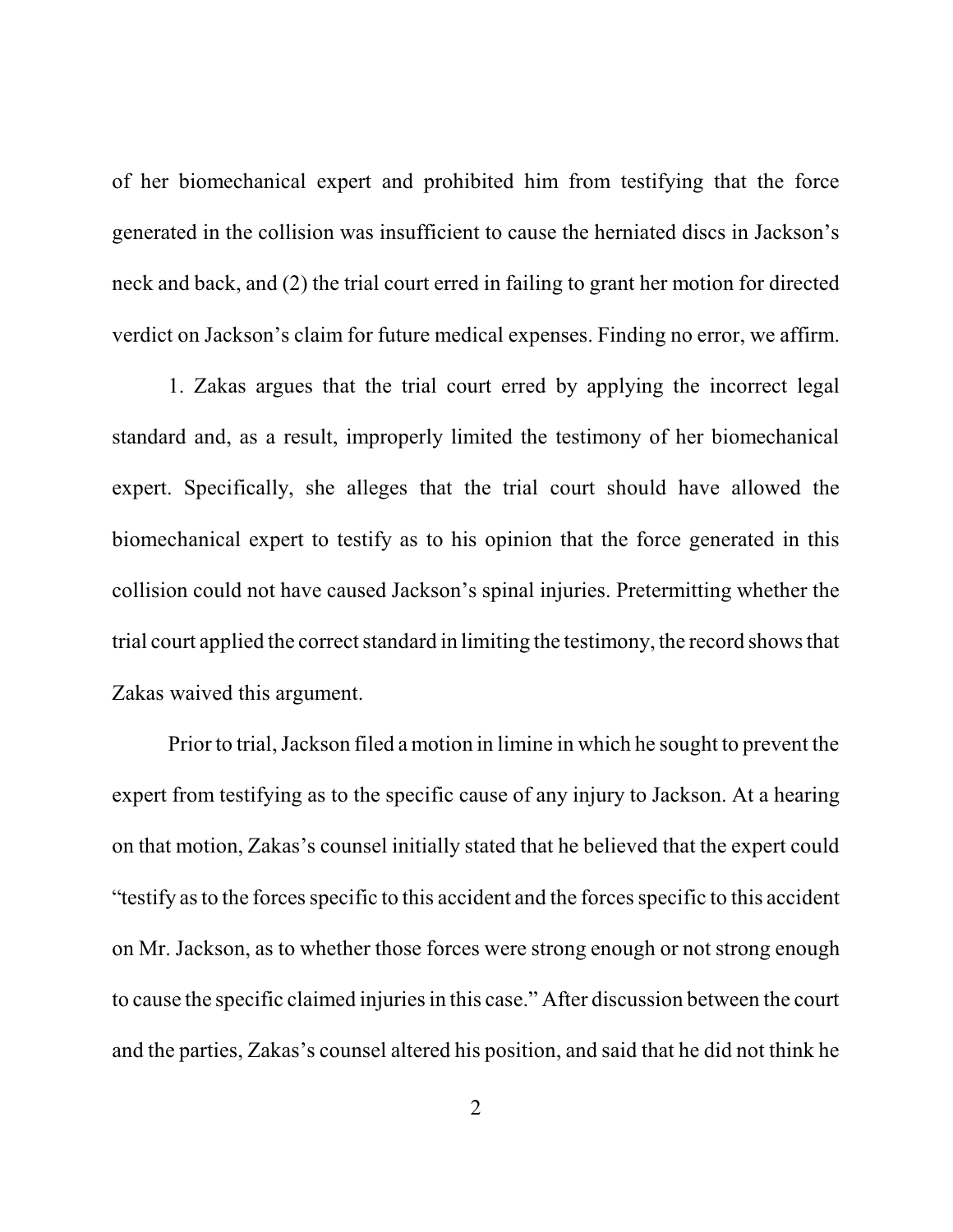would "ever get to the ultimate question, and that was the whole point, is I don't believe that the question [asked of the expert] will be, based upon your information, knowledge, expertise, was the  $-$  were the forces contained in this accident  $-$  did they cause the disk herniations as alleged by Mr. Jackson. That question is not the question that's going to be asked." Following the court's ruling that the expert "shall not be permitted to give an opinion about the precise cause of any specific injury," Zakas's counsel responded:

As long as  $-1$ 'm okay with that. I guess my clarification is  $-1$  didn't  $$ was to making sure that he's able to give his testimony [compliant with the court's order], that will be fine. I don't need him to say it did not – if the concern is [the expert] is going to say it could not have caused, then I think we can work with that."

During trial, Zakas's counsel asked the expert whether "the cervical herniation alleged in this case would have occurred as a result of this accident." After Jackson objected, counsel offered to rephrase the question in order to comply with the court's decision on the motion in limine. At no point did Zakas's counsel argue that the question was consistent with the order on the motion in limine, or ask the trial court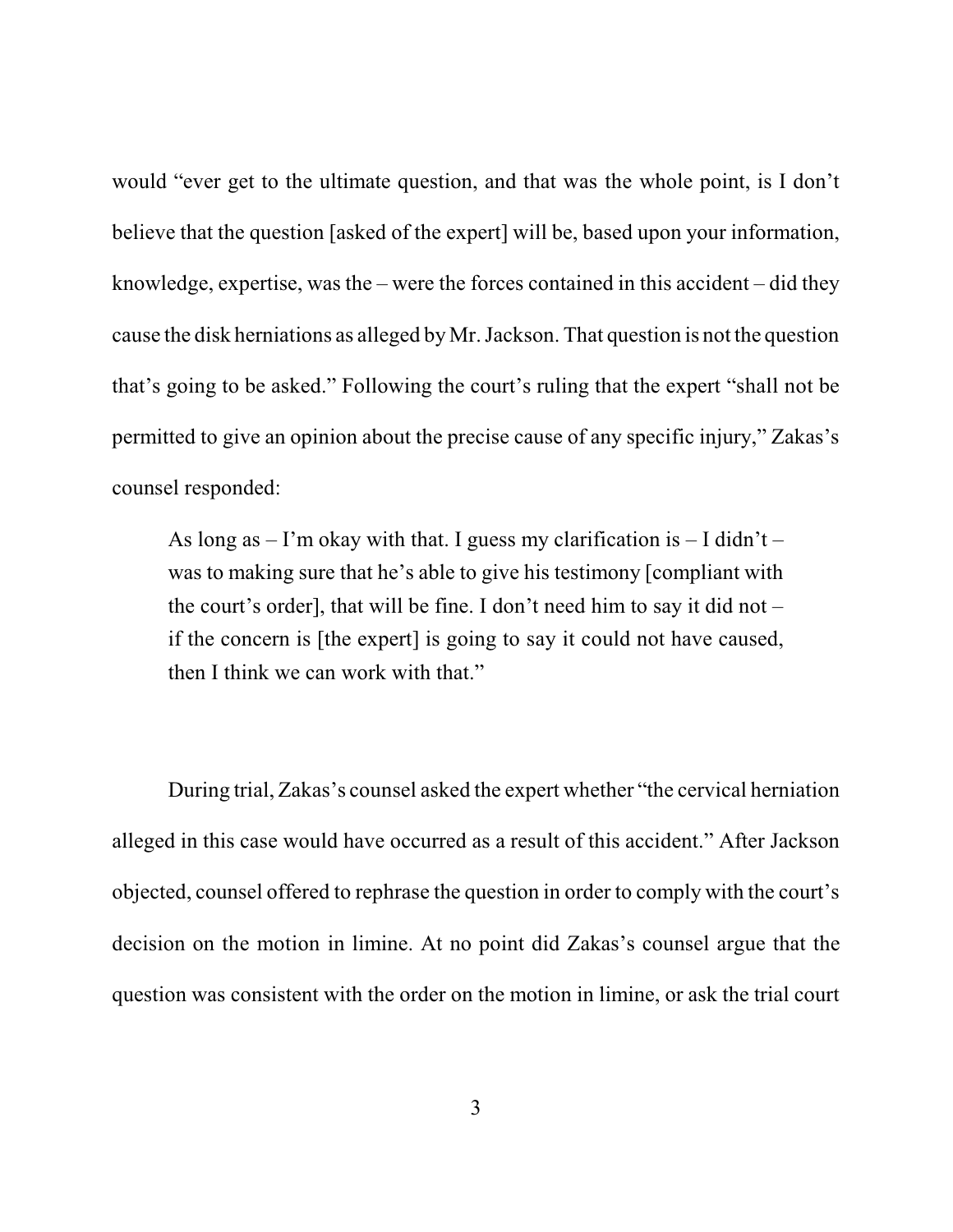to reconsider its order. Essentially, Zakas's counsel withdrew his question and replaced it with one that complied with the trial court's order.<sup>2</sup>

By representing to the trial court that he would not ask the expert whether "the forces contained in this accident [caused] disk herniations as alleged by Mr. Jackson," and by electing to rephrase his question at trial to comply with the court's prior ruling, we find that Zakas has waived this issue.

This court has held that no matter how erroneous the ruling might have been (and we express no opinion on this question), a litigant cannot submit to a ruling, acquiesce in the ruling, and still complain of same. He is required to stand his ground and fight in order to successfully enumerate as error an erroneous ruling by the trial judge. Acquiescence completely deprives him of the right to complain further; he has agreed that the trial court's ruling was correct by submitting to it. Failure to object to the procedure amounts to waiver.

*Robinson v. Moonraker Assoc*., *Ltd.*, 205 Ga. App. 597, 598 (423 SE2d 44) (1992) (citations and punctuation omitted).

Furthermore, when Zakas's counsel's said that he was not going to ask whether "the forces contained in this accident – did they cause the disk herniations

 $2$  Although the expert never answered the question as originally posed, he testified that he believed the force involved in this car accident was 445 pounds on the lumbar spine, and that a lumbar herniation requires 1200 pounds of force.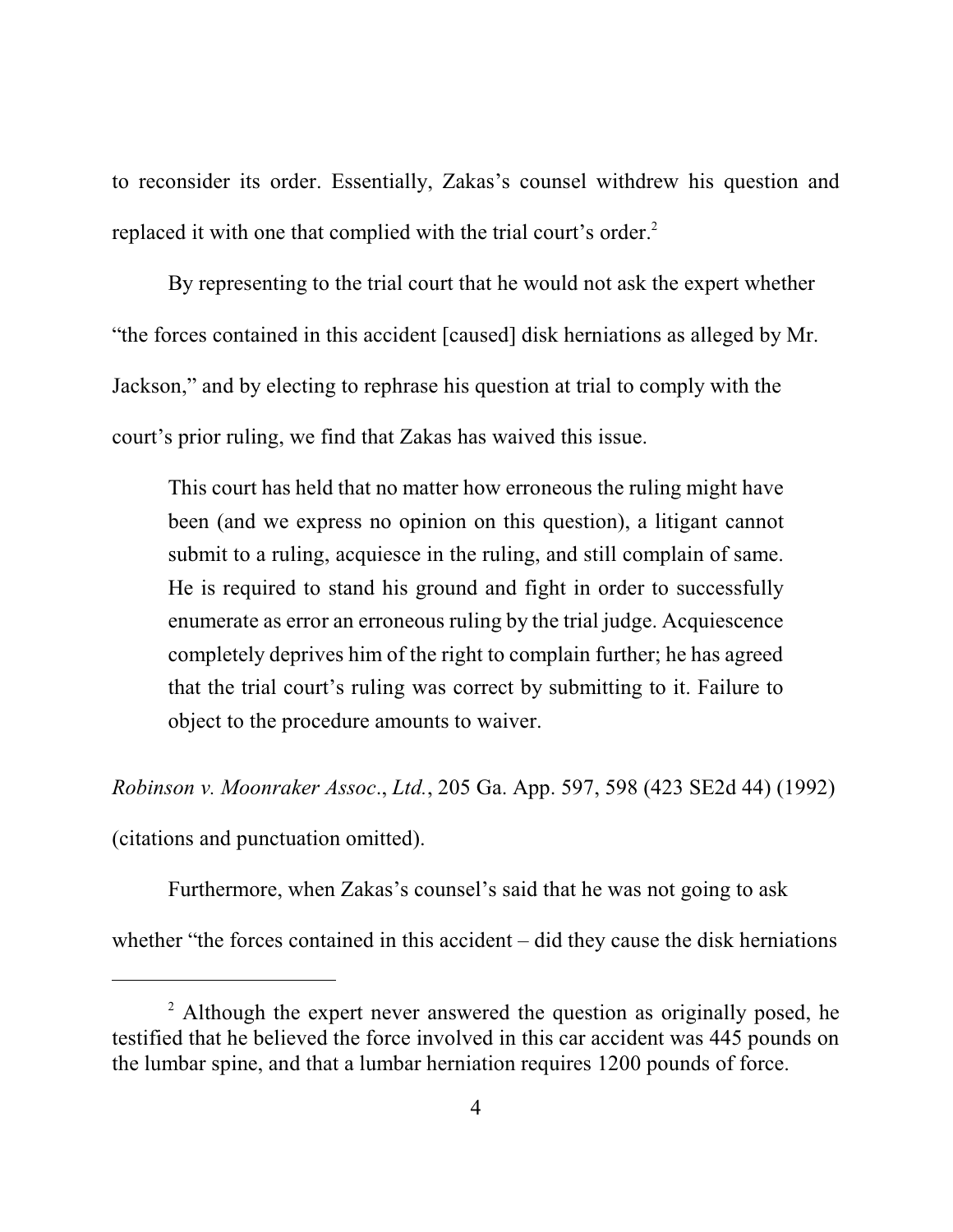as alleged by Mr. Jackson," he affirmatively waived plain error review of the issue. Moreover, he also told the trial court after its ruling that he was "okay with that." See *Shaw v. State*, 292 Ga. 871, 873 (2) n. 3 (742 SE2d 707) ("[A]ffirmative waiver, as opposed to mere forfeiture by failing to object, prevents a finding of 'plain error.'" (citation omitted)); *United States v. Rodriguez*, 311 F3d 435, 437 (1st Cir. 2002) ("It is apparent . . . that the appellant consciously waived the issue that he now seeks to debate. . . . A party who identifies an issue, and then explicitly withdraws it, has waived the issue.")

2. Zakas next argues that the trial court erred in failing to grant a directed verdict on Jackson's claim for future medical expenses because Jackson failed to meet his burden of proving future medical costs with a reasonable degree of certainty. We disagree.

"A plaintiff seeking to recover special damages for medical expenses has the burden of proving his losses in such manner as can permit calculation thereof with a reasonable degree of certainty." *Whitley v. Ditta*, 209 Ga. App. 553, 554 (1) (434 SE2d 108) (1993) (citations omitted). "This generally requires evidence that medical expenses in a certain amount were incurred in connection with treatment of the injury involved in the subject litigation." Id. "A directed verdict or j.n.o.v. is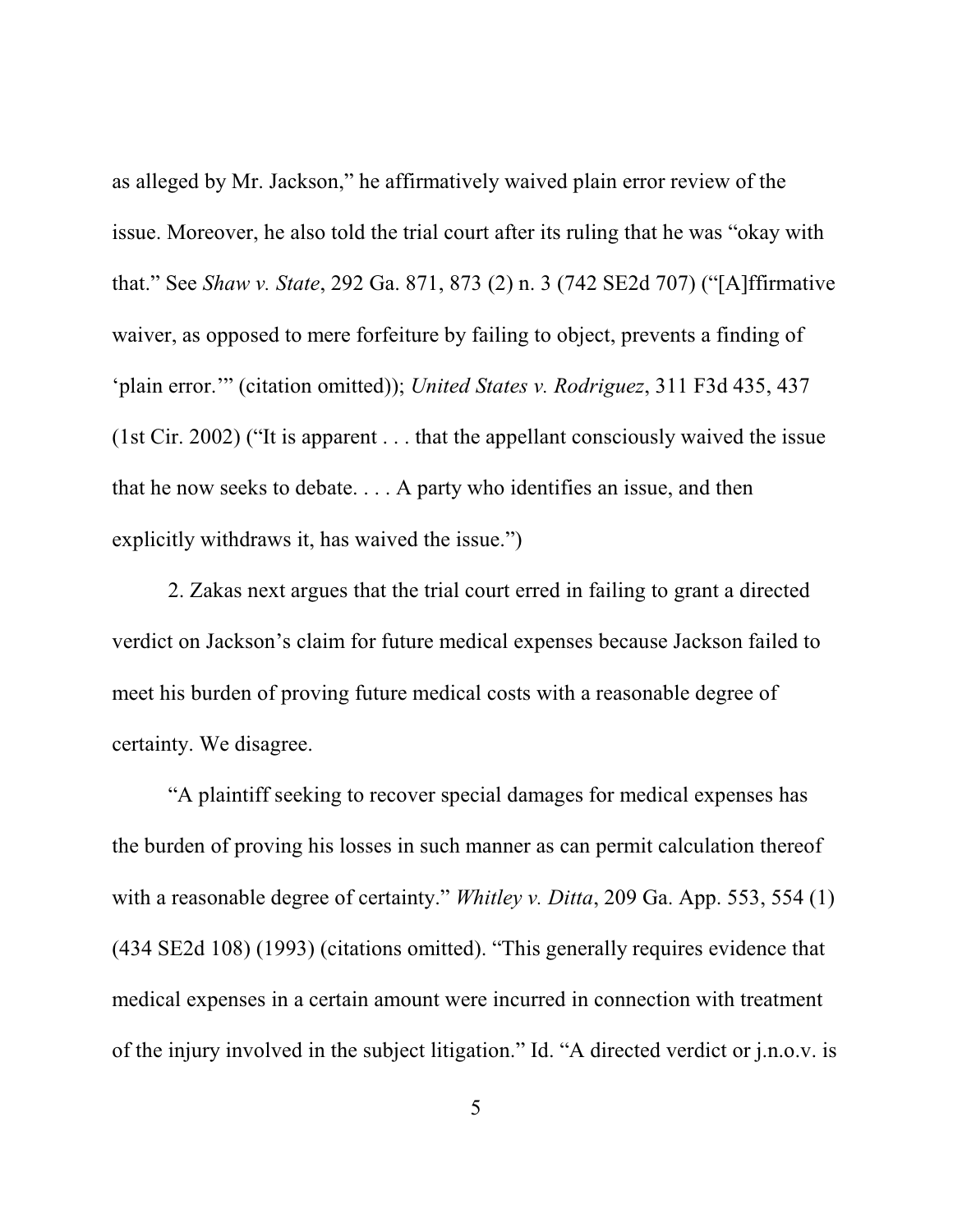required where there is no conflict in the evidence as to any material issues and the evidence (construed in favor of the nonmovant) demands a particular verdict." *Hart v. Shergold*, 295 Ga. App. 94, 96 (1) (670 SE2d 895) (2008) (citations, punctuation, and footnotes omitted). "Thus, the standard of appellate review of a trial court's denial of a motion for directed verdict or of a motion for j.n.o.v. is the any evidence test." Id.

Here, the record supports the jury's award of future medical expenses. Two different doctors testified to Jackson's future medical needs. The first doctor testified that Jackson might need an annual radiofrequency ablation. See *Massie v. Ross*, 211 Ga. App. 354, 354 (1) (439 SE2d 3) (1993) (testimony from doctor that the appellee would "likely require future surgery in order to have a chance at a full recovery" was sufficient to authorize an award of future medical expenses). A "patient ledger" introduced into evidence detailing Jackson's prior medical procedures shows that a radiofrequency ablation costs at least \$1210. See *Massie* 211 Ga. App. at 354 (1) (finding sufficient evidence to prove cost of future medical expenses where "appellee introduced into evidence a detailed list outlining her present medical expenses, including the cost of her previous surgeries.").